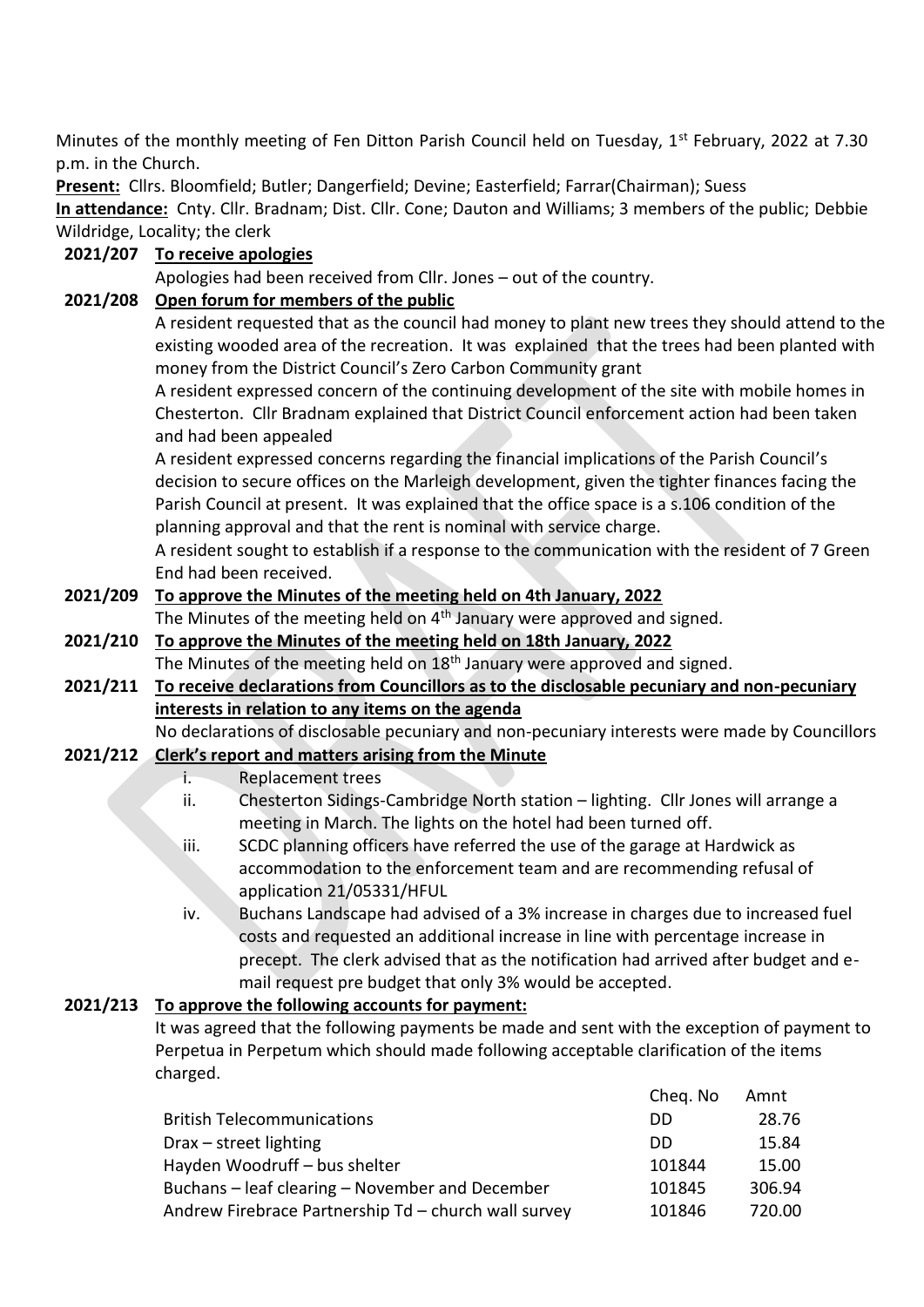|          |                                                                                                                                                                                                                    | Perpetua in Perpetum Ltd. - pavilion pre-app - ex s.106         |                                        | 101847                                                      | 5400.00 |  |  |
|----------|--------------------------------------------------------------------------------------------------------------------------------------------------------------------------------------------------------------------|-----------------------------------------------------------------|----------------------------------------|-------------------------------------------------------------|---------|--|--|
|          |                                                                                                                                                                                                                    | Sth Cambs District Council - bin installation                   |                                        | 101848                                                      | 345.00  |  |  |
|          | HM Customs & Revenue - employee tax                                                                                                                                                                                |                                                                 |                                        | 101849                                                      | 117.60  |  |  |
|          | Sarah Smart - January salary                                                                                                                                                                                       |                                                                 |                                        | 101850                                                      | 470.23  |  |  |
|          |                                                                                                                                                                                                                    | Stephanie Norris - architect for church wall                    |                                        | 101851                                                      | 2572.70 |  |  |
| 2021/214 | To note money received                                                                                                                                                                                             |                                                                 |                                        |                                                             |         |  |  |
|          | None                                                                                                                                                                                                               |                                                                 |                                        |                                                             |         |  |  |
| 2021/215 | To receive report from County Councillor<br>Cllr Bradnam reported:                                                                                                                                                 |                                                                 |                                        |                                                             |         |  |  |
|          |                                                                                                                                                                                                                    |                                                                 |                                        |                                                             |         |  |  |
|          | Anglian Water Waste Water Treatment Plant relocation - Phase 3 consultation due in mid<br>February<br>Household Support Fund open till 31 March 2022                                                               |                                                                 |                                        |                                                             |         |  |  |
|          |                                                                                                                                                                                                                    |                                                                 |                                        |                                                             |         |  |  |
|          |                                                                                                                                                                                                                    |                                                                 |                                        |                                                             |         |  |  |
|          | Covid cases in schools                                                                                                                                                                                             |                                                                 |                                        |                                                             |         |  |  |
| 2021/216 | To receive report from District Councillors                                                                                                                                                                        |                                                                 |                                        |                                                             |         |  |  |
|          | Cllr Cone reported:                                                                                                                                                                                                |                                                                 |                                        |                                                             |         |  |  |
|          | Local Plan consultation in the summer<br>Green bin collection back to normal<br><b>Omicron Hospitality and Leisure Grant</b><br>Five Year land supply as of April 2021 was 5.6 years.                              |                                                                 |                                        |                                                             |         |  |  |
|          |                                                                                                                                                                                                                    |                                                                 |                                        |                                                             |         |  |  |
|          |                                                                                                                                                                                                                    |                                                                 |                                        |                                                             |         |  |  |
|          |                                                                                                                                                                                                                    |                                                                 |                                        |                                                             |         |  |  |
|          | Cllrs Daunton and Williams reported:<br>Backing of Cambridge South Rail Station but requirement for more environmental protection<br>Covid Government support grants<br>Omicron and hospitality and leisure grants |                                                                 |                                        |                                                             |         |  |  |
|          |                                                                                                                                                                                                                    |                                                                 |                                        |                                                             |         |  |  |
|          |                                                                                                                                                                                                                    |                                                                 |                                        |                                                             |         |  |  |
|          |                                                                                                                                                                                                                    |                                                                 |                                        |                                                             |         |  |  |
|          | Water resources East consultation<br>Climate and Environment fortnight - $21^{st}$ March - $7^{th}$ March                                                                                                          |                                                                 |                                        |                                                             |         |  |  |
|          |                                                                                                                                                                                                                    |                                                                 |                                        |                                                             |         |  |  |
|          | South Cambs Community Engagement Forum                                                                                                                                                                             |                                                                 |                                        |                                                             |         |  |  |
|          | Combined Authority funding for solar power for electric bin lorries                                                                                                                                                |                                                                 |                                        |                                                             |         |  |  |
|          | Combined Authority funding for chalk streams                                                                                                                                                                       |                                                                 |                                        |                                                             |         |  |  |
|          | SCDC grants of up to £700 for parish councils to celebrate the Queen's Platinum Jubilee with a                                                                                                                     |                                                                 |                                        |                                                             |         |  |  |
|          | lasting item                                                                                                                                                                                                       |                                                                 |                                        |                                                             |         |  |  |
| 2021/217 |                                                                                                                                                                                                                    | To consider the following planning applications and tree works: |                                        |                                                             |         |  |  |
|          | 20/02569/COND14                                                                                                                                                                                                    | Land north of                                                   | Submission of details by condition 14  |                                                             |         |  |  |
|          |                                                                                                                                                                                                                    | Newmarket Road                                                  | (Implementation of Energy Strategy) of | the constitution of the constitution of the constitution of |         |  |  |
|          |                                                                                                                                                                                                                    |                                                                 |                                        |                                                             |         |  |  |

|                 |                                           | reserved matters application<br>20/02569/REM - For information<br><b>Noted</b>                                                                                                             |
|-----------------|-------------------------------------------|--------------------------------------------------------------------------------------------------------------------------------------------------------------------------------------------|
| 22/00066/FUL    | 699 Newmarket Road                        | Erection of 3 no. pre-fabricated Smart<br>Repair Booth buildings and relocation of<br>existing stock parking spaces<br><b>Noted</b>                                                        |
| 20/02569/COND21 | Land north of<br>Newmarket Road           | Submission of details required by condition<br>21 (Road Levels) of reserved matters<br>application 20/02569/REM<br>Noted                                                                   |
| 21/04951/ADV    | Marleigh Site, north of<br>Newmarket Road | Installation of 1no. internally illuminated<br>1.2m x 0.64m totem sign at Park and Ride<br>roundabout and 1 no. internally illuminated<br>4m x 1.2m totem sign at Marleigh Square<br>Noted |